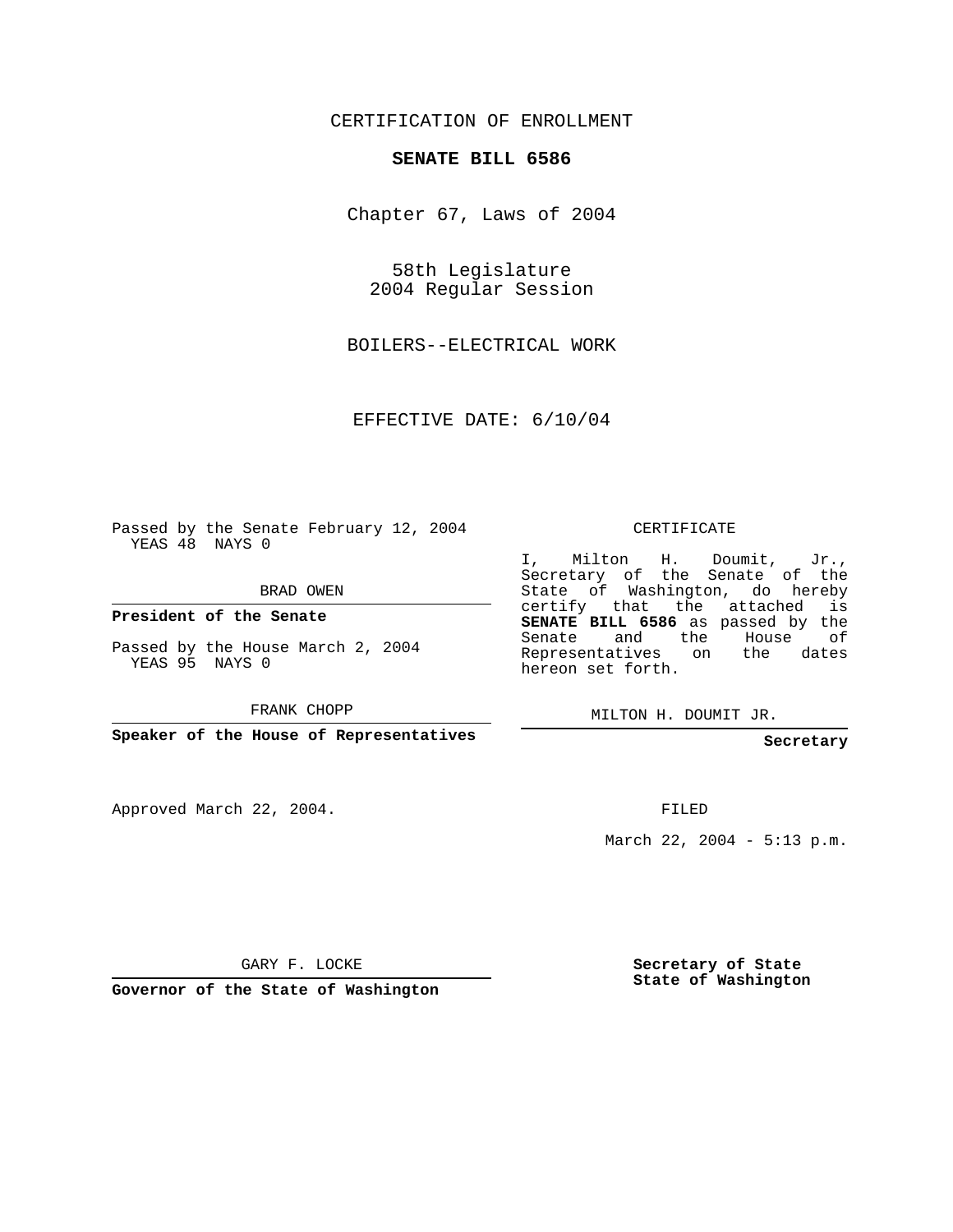## **SENATE BILL 6586** \_\_\_\_\_\_\_\_\_\_\_\_\_\_\_\_\_\_\_\_\_\_\_\_\_\_\_\_\_\_\_\_\_\_\_\_\_\_\_\_\_\_\_\_\_

\_\_\_\_\_\_\_\_\_\_\_\_\_\_\_\_\_\_\_\_\_\_\_\_\_\_\_\_\_\_\_\_\_\_\_\_\_\_\_\_\_\_\_\_\_

Passed Legislature - 2004 Regular Session

**State of Washington 58th Legislature 2004 Regular Session By** Senators Honeyford and Prentice

Read first time 01/26/2004. Referred to Committee on Commerce & Trade.

1 AN ACT Relating to requirements for electrical work on boilers; and amending 2003 c 399 s 701 (uncodified).

BE IT ENACTED BY THE LEGISLATURE OF THE STATE OF WASHINGTON:

 **Sec. 1.** 2003 c 399 s 701 (uncodified) is amended to read as follows:

 $(1)$  Until July 1,  $((2004))$  2005, the department of labor and industries shall cease to administer and enforce licensing requirements under RCW 19.28.091, certification requirements under RCW 19.28.161, and inspection and permitting requirements under RCW 19.28.101, as applied only to maintenance work on the electrical controls of a boiler performed by an employee of a service company.

 (2) The electrical board and the board of boiler rules shall jointly evaluate whether electrical licensing, certification, inspection, and permitting requirements should apply to maintenance work on the electrical controls of a boiler performed by an employee of a service company. The electrical board shall report their joint findings and recommendations for legislation or rule making, if any, to the commerce and labor committee of the house of representatives and